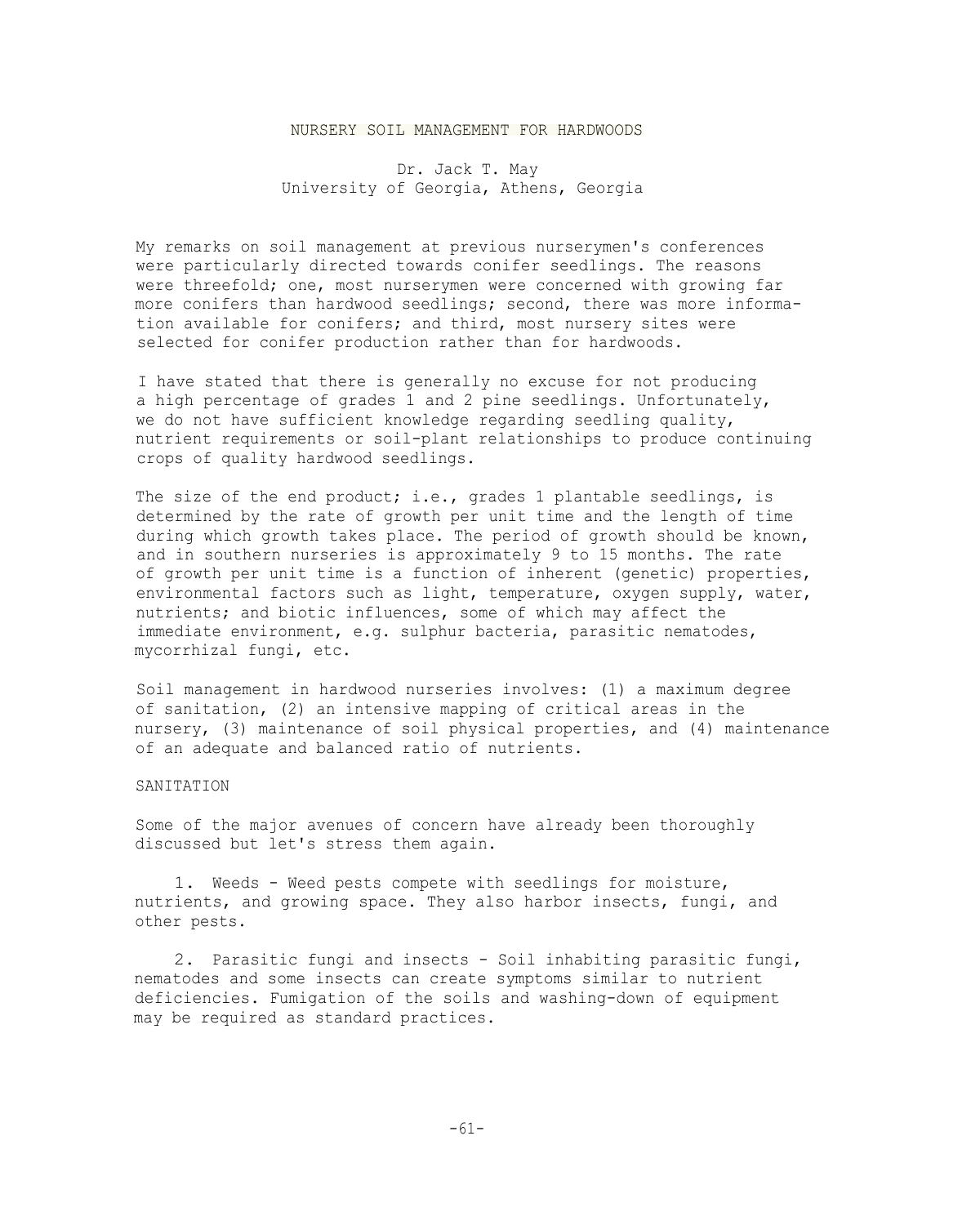Biocide residues - The introduction of toxic substances into a biological system can temporarily unbalance the soil microbiology and cause abnormal growth of seedlings. Some materials are cumulative in the soil and may persist for years. Concentrations of copper carbonate, used as a rabbit repellant, have persisted for years and resulted in malformed roots. Others are metabolized by microorganisms.

Drainage - There should be no standing water within the seedbed area. The soil should be well-drained to imperfectly-drained.

MAPPING OF CRITICAL OR UNUSUAL AREAS

Most nurseries in the southern states are located on light-textured soils. There may be blocks or patches where the tree stand and quality are quite different from other areas. These differences may be due to filling, grading, or leveling with soil material varying in silt-plusclay content, organic matter and nutrient level. The more fertile parts of the nursery should be set aside for the more nutrient demanding hardwoods. The soil samples should be kept separate by areas of good and poor growth or by apparent texture differences within a working unit.

### SOIL PHYSICAL PROPERITES

Soil fertility and the growth patterns of seedling roots depend on the physical condition of the soil. Soil texture is something we are pretty much stuck with as we generally have to live with conditions as we find them.

Soil structure or the aggregation of primary soil particles (sand, silt, and clay) into compound particles can be influenced by cultural practices, such as addition of organic matter, liming, tillage operations and traffic.

Structure modifies the influence of texture in regard to moisture and air relationships, availability of plant nutrients, actions of micro-organisms and root growth.

Organic Matter - The productive capacity of any soil, especially for hardwood seedlings, is intimately associated with the supply of organic matter. Organic matter improves structure (aggregation); aids water penetration, retention and tillage; reduces erosion and lifting damage to roots; retards nutrient leaching; is a reservoir for N and P, chelates some nutrients; and improves buffering action.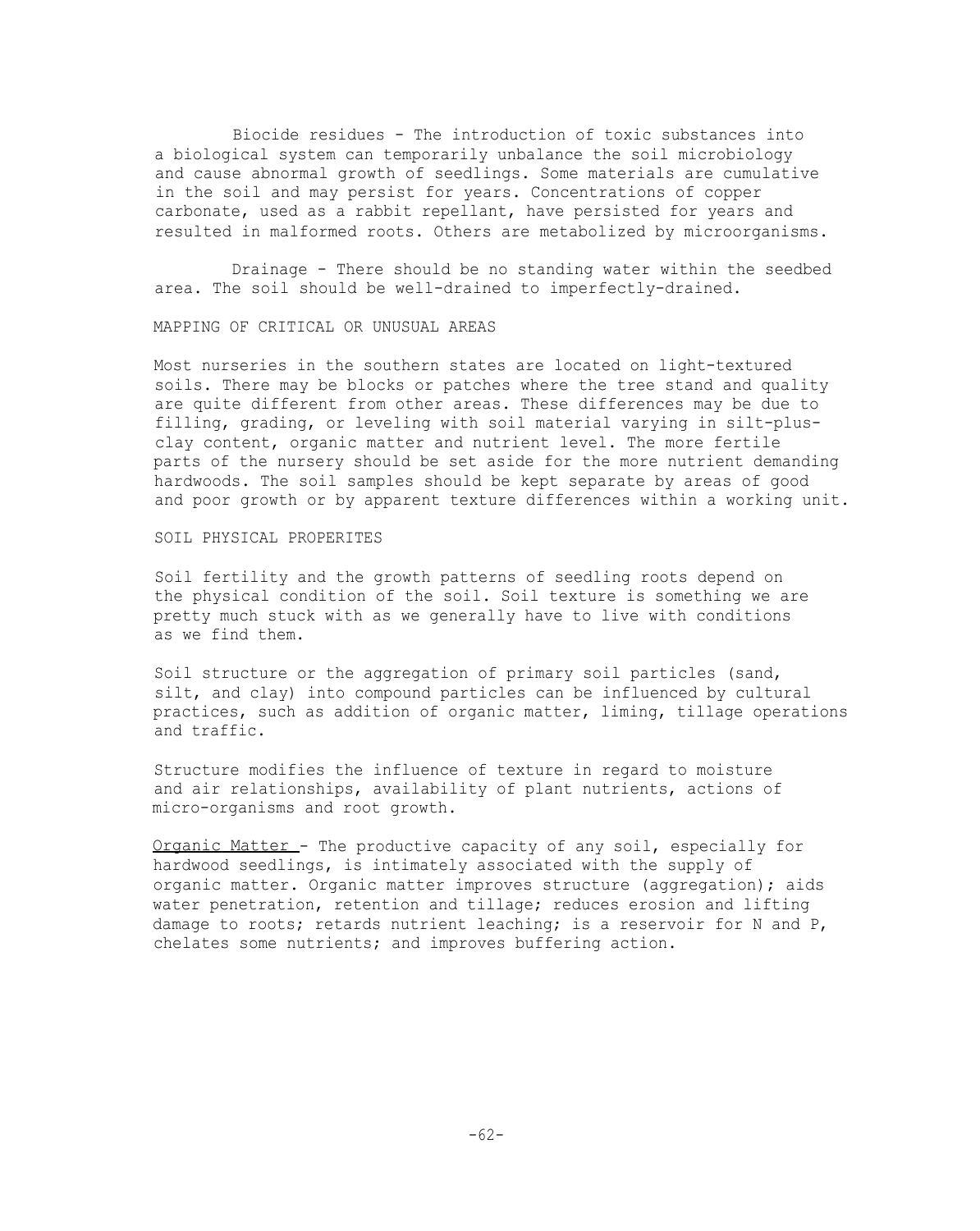These are three major ways in which organic matter is lost from the nursery soils.

1. Removal with seedlings - When a crop of tree seedlings is harvested a certain amount of soil and organic matter are removed with the roots.

2. Oxidation - High soil temperatures and frequent cultivation together with micro-organisms in the soil cause a destruction and/or oxidation of organic matter.

3. Erosion - Regular tillage combined with high intensity rainfall causes an organic matter loss through removal by erosion.

There are essentially only two sources of soil organic matter.

1. Organic material which is grown on the soil. A desirable cover crop or green manure should produce a heavy cover of course fiber.

2. Organic matter brought to the soil. This may include organic material incorporated directly into the soil or composted material added to the soil.

One percent organic matter in an eight inch plow layer of sandy soil means about 12 or 13 tons dry weight per acre. When a heavy cover crop of five to six tons of dry matter per acre is plowed under three to four tons is promptly decomposed, leaving about two tons of slowly decaying humus remaining to be added to the organic matter content of the soil in following years. Such small net additions may not even offset normal decomposition. Thus, cover crops or moderate applications (10 tons per acre) of sawdust or compost applied one year out of two or three simply can not increase soil organic matter content.

Organic matter levels of 2 to 4 percent are considered minimum for production of normally developed hardwood seedlings possessing a high survival and growth potential.

The adjustment of organic matter levels to the desired optimum cannot be accomplished by single cover crops or applications of organic additives. A 2-1 rotation, i.e. two years in cover crops with organic additives is recommended for hardwood production areas.

# SOIL CHEMICAL PROPERTIES

Soil reaction -\_ The more exacting hardwoods such as black walnut, white and cherrybark oak, black locust, yellow poplar, sycamore, white ash, catalpa, and basswood grow best within a soil reaction range of about 5.8 - 6.5. This compares with an optimum of about 5.2 - 5.8 for conifers.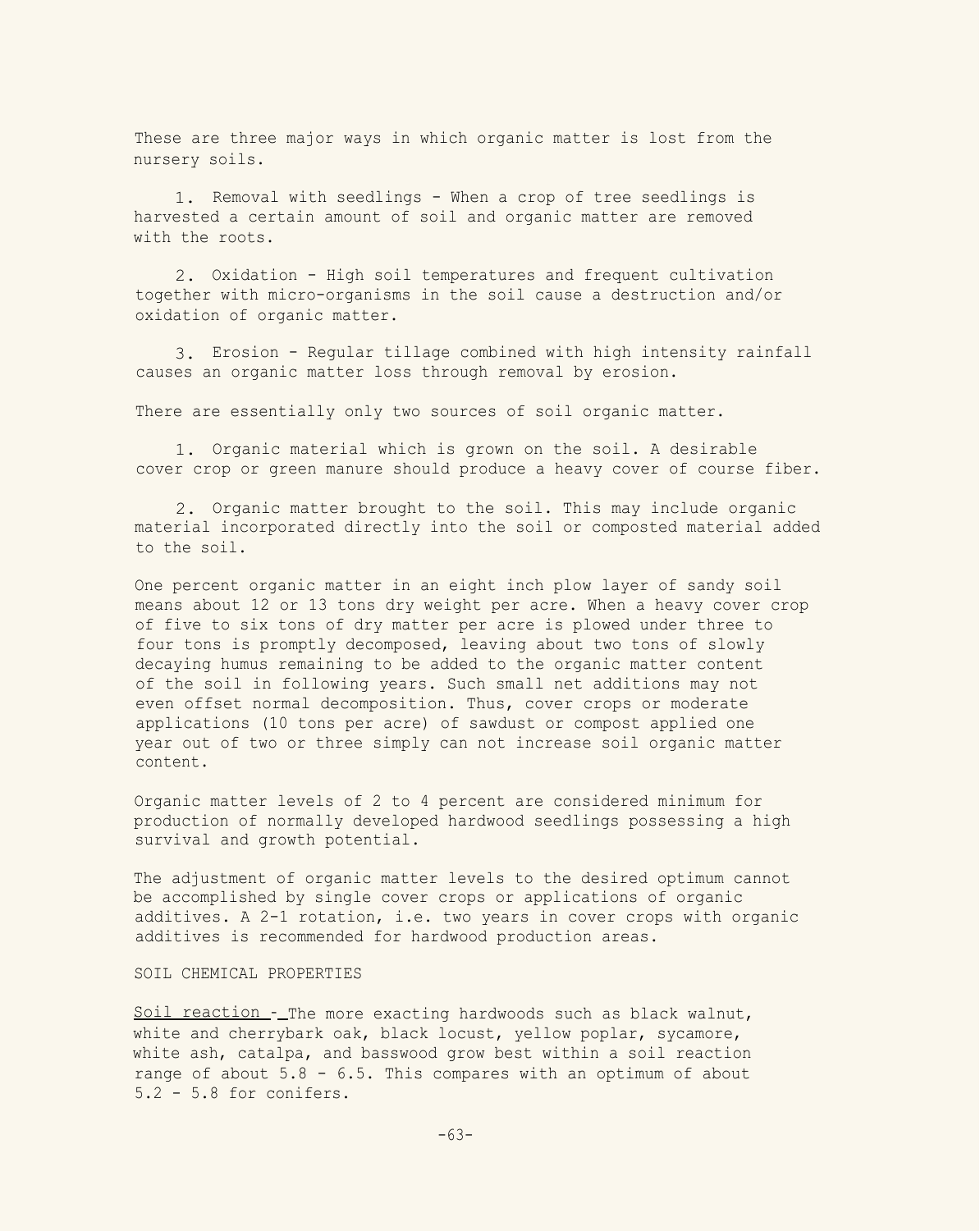The addition of lime improves both physical and chemical properties of the soil.

Over a period of years, a good liming program improves the physical condition of the soil by: (a) decreasing bulk density, (b) increasing its infiltration capacity and (c) increasing the rate of percolation of water.

Dolomitic limestone furnishes calcium and magnesium for plant nutrition.

Lime reduces the loss of nitrogen from soils.

Lime increases the availability of nitrogen by hastening the decomposition of organic matter.

5. Lime makes phosphorus more available.

Lime makes potassium more efficient in plant nutrition by reducing the excessive intake of potassium.

Aluminum, maganese and iron are rendered less soluble when a soil is well supplied with lime.

Beneficial soil bacteria are encouraged by adequate supplies of lime in the soil.

Lime monitors the physiological balance of plant nutrients in the soil.

Nutrient Levels - Optimum levels of essential elements and micronutrients have not been determined for the southern hardwoods. The will be different for each soil type and for each species. Wilde suggests the following standards of nursery fertility for some of the Central States hardwoods. 1/

| SPECIES                       | pH  | EX. CAP.<br>M.E. / 100 | TOTAL<br>Ν | AVAILABLE<br>Ν<br>P<br>Κ<br>Ca |    |     |      |
|-------------------------------|-----|------------------------|------------|--------------------------------|----|-----|------|
|                               |     | <b>GM</b>              | $\%$       | LBS. PER AC.                   |    |     |      |
| YELLOW BIRCH                  | 5.3 | 12.0                   | .16        | 35                             | 26 | 145 | 2000 |
| MAPLE, ELM<br><b>BASSWOOD</b> | 5.8 | 14.0                   | .20        | 45                             | 66 | 228 | 3500 |
| W. ASH                        | 6.2 | 16.0                   | .22        | 55                             | 81 | 249 | 4500 |

STANDARDS OF NURSERY FERTILITY

1/ FROM WILDE . 1941. BETTER CROPS WITH PLANT FOOD MAG . 25 (6) : 14-16; 40-42.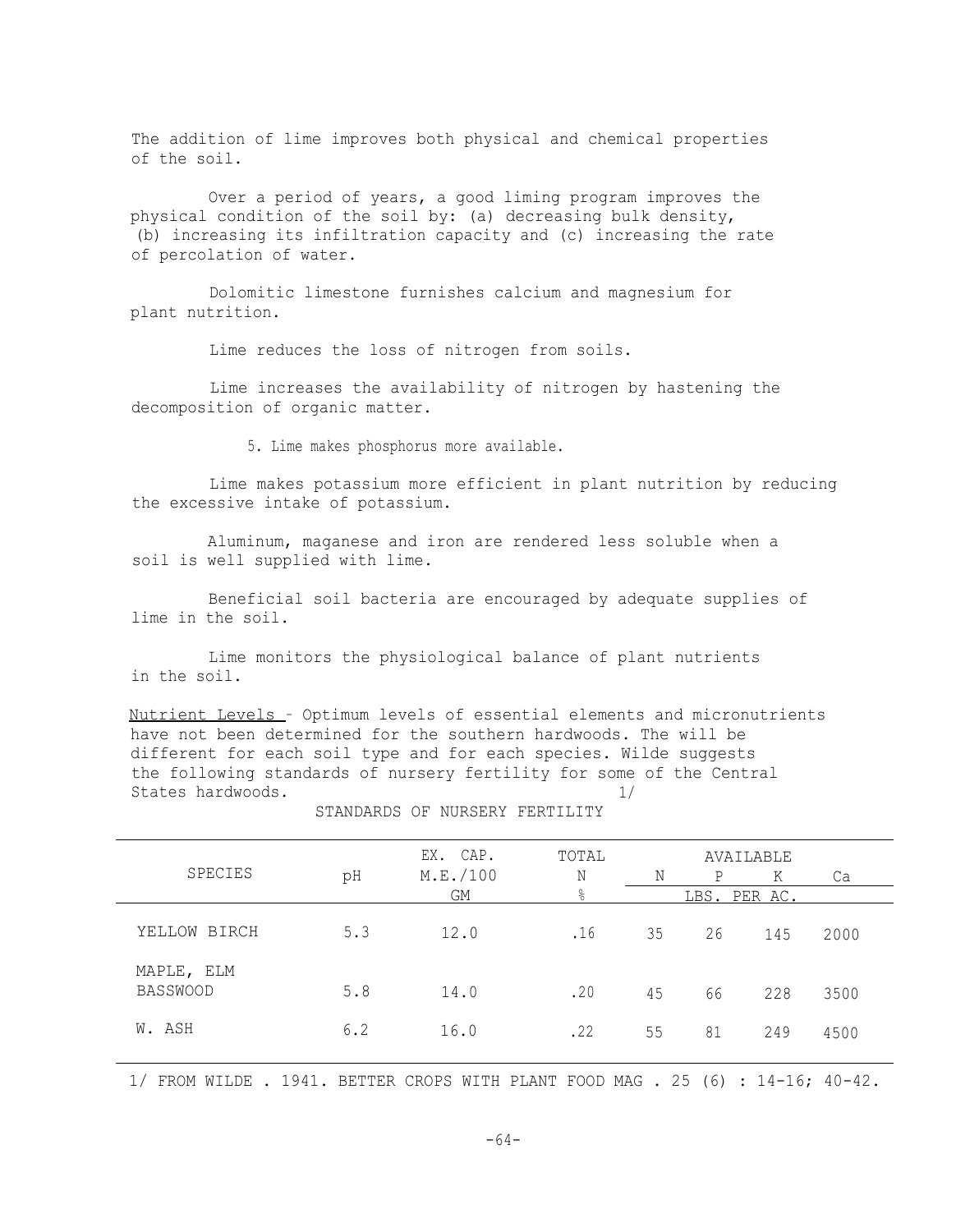The table shows a wide range in levels of availability for three species. This suggests that the nursery manager must adjust fertility levels for each species or develop a high fertility level that will meet the requirements of the more exacting species.

The nursery manager must know the function of each of the essential elements, the symptoms associated with nutrient deficiencies and finally the relative nutrient levels and ratios needed for his particular soil.

GENERAL NUTRIENT FUNCTIONS AND DEFICIENCY SYMPTOMS FOR HARDWOODS

### Nitrogen

- Function: 1. Constituent of chlorophyll, enzymes, proteins and protoplasm.
	- 2. Stimulates rapid vegetative growth.
- Def. symptoms: 1. Leaves develop light green to cream color; may change to red or purple; varies with species, soils and temperature.
	- 2. A general reduction in leaf size and in the number of leaflets.
	- 3. Stems slender
	- 4. Roots stunted.

### Phosphorus

Function: 1. Constituent of cell nucleus.

- 2. Essential for cell division and development of meristematic tissue; seed germination; root development.
- 3. Synthesis and respiration of carbohydrates; protein metabolism; energy relationships.

Def. symptoms: 1. Stems are slow growing; stunted.

- 2. Leaves dark green color; may turn yellow, brown, purple or bronze.
- 3. Purplish or reddish tints on twigs and petioles of leaves.
- 4. Overall appearance variegated.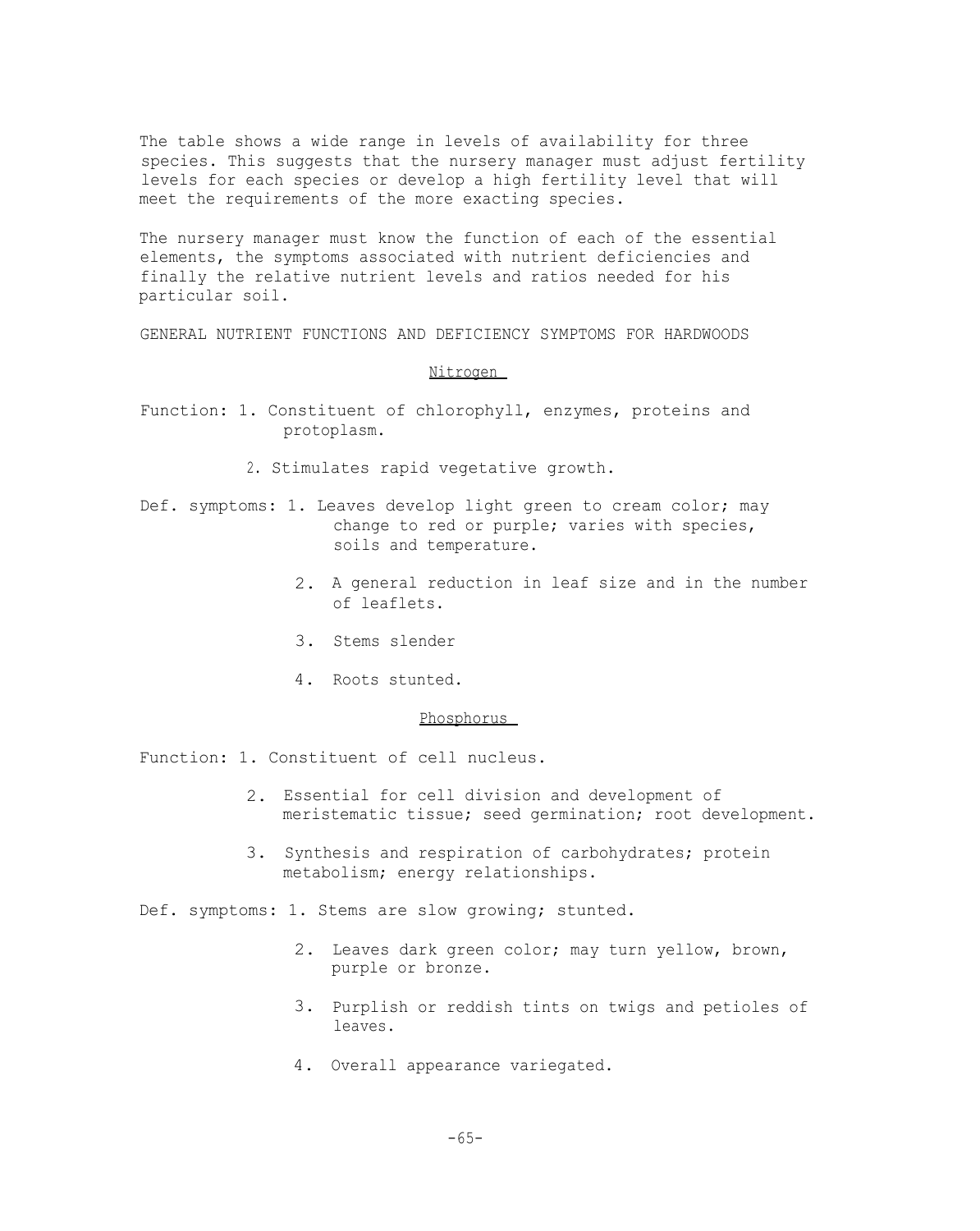## Potassium

- Function: 1. Catalytic effects on protein synthesis, translocation, and enzyme activity.
	- 2. Favors drought and cold hardiness; regulation of cell water and transpiration.
- Def. symptoms: 1. Leaves become chlorotic or mottled from margin toward veins; with bronze, scorched or necrotic spots; smaller than normal.
	- 2. Shoots and stems slender; tend to die back.
	- 3. Roots small.

# Calcium

Function: 1. Constituent of cell walls as calcium pectate.

- 2. Nitrogen metabolism.
- 3. Essential for the structural and functional integrity of plant cell membranes.
- Def. symptoms: 1. Stems and roots stunted and stubby.
	- 2. Leaves distorted or malformed; chlorotic; mottling or brown scorching along margins.
	- 3. Injury of meristems; disintegration of terminal buds and associated tissue.

### Magnesium

Function: 1. Constituent of chlorophyll.

- 2. Synthesis of phosphorus, fats and oils.
- Def. symptoms: 1. Older leaves develop mottled interveinal chlorosis followed by reddening and necrosis.
	- 2. Roots stunted; sparsely branched.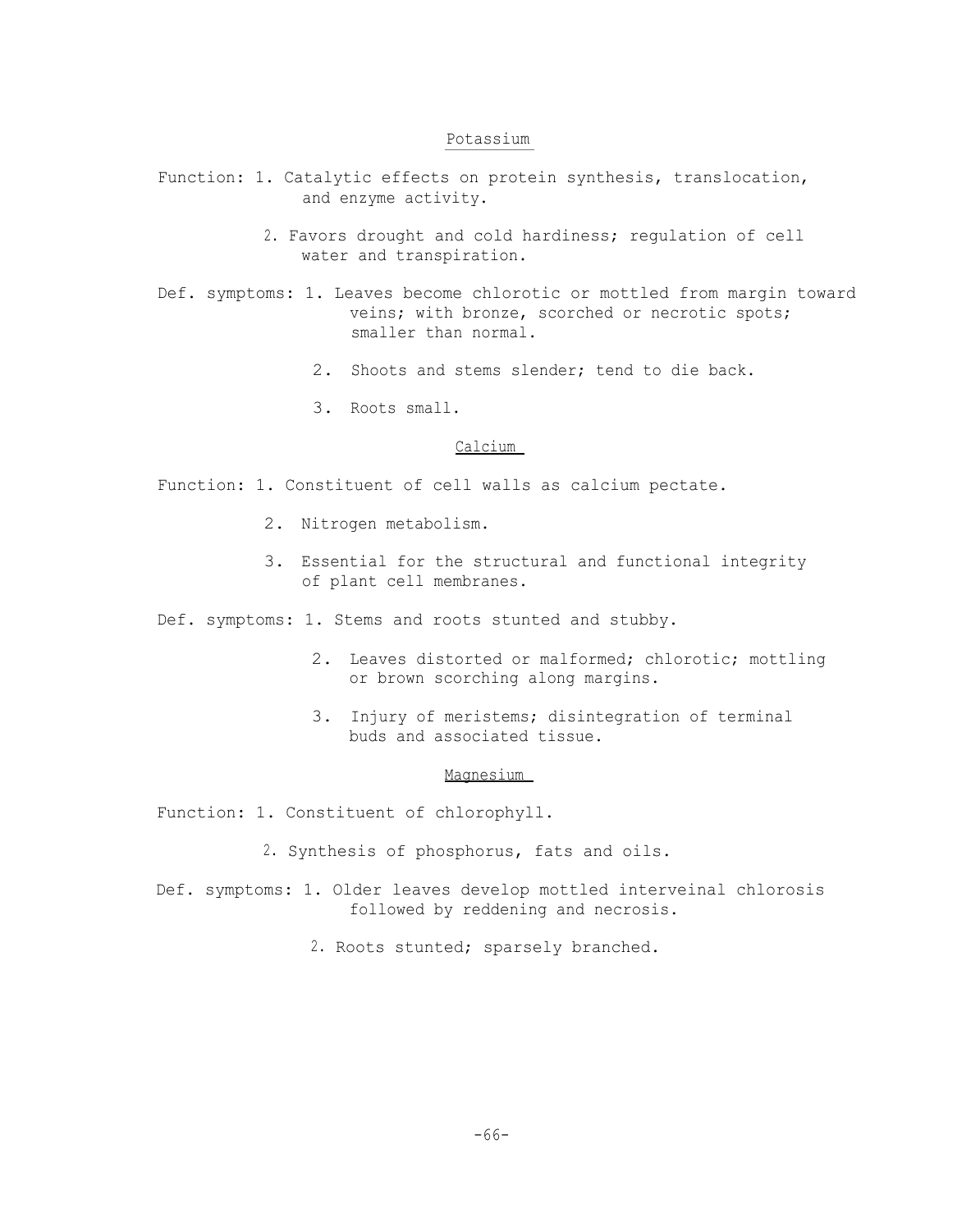Iron

Function: 1. Chlorophyll formation.

- 2. Synthesis of chloroplast proteins.
- 3. In respiratory enzymes.

Def. symptoms: 1. Interveinal chlorosis of terminal leaves.

- 2. Marginal and tip scorching; necrotic areas.
- 3. Reduction in leaf size.

# Sulphur

Function: 1. Constituent of amino acids.

- 2. Synthesis of proteins.
- 3. Influences enzyme action, oxidation and reduction.

Def. symptoms: 1. Pale green to yellow young leaves.

- 2. Leaf size may be reduced.
- 3. Stems slender.

# Boron

Function: 1. Synthesis and translocation of sugars.

2. Involved in respiration, and water relations of cells.

Def. symptoms: 1. Leaves small, malformed, burned or mottled.

- 2. Apical meristems blacken and die.
- 3. Root branches short, stubby and brownish.

## Manganese

Function: 1. Activation of enzyme systems.

- 2. Essential for synthesis of chlorophyll.
- Def. symptoms: 1. Interveinal chlorosis or spotting on younger leaves; necrosis and early leaf drop.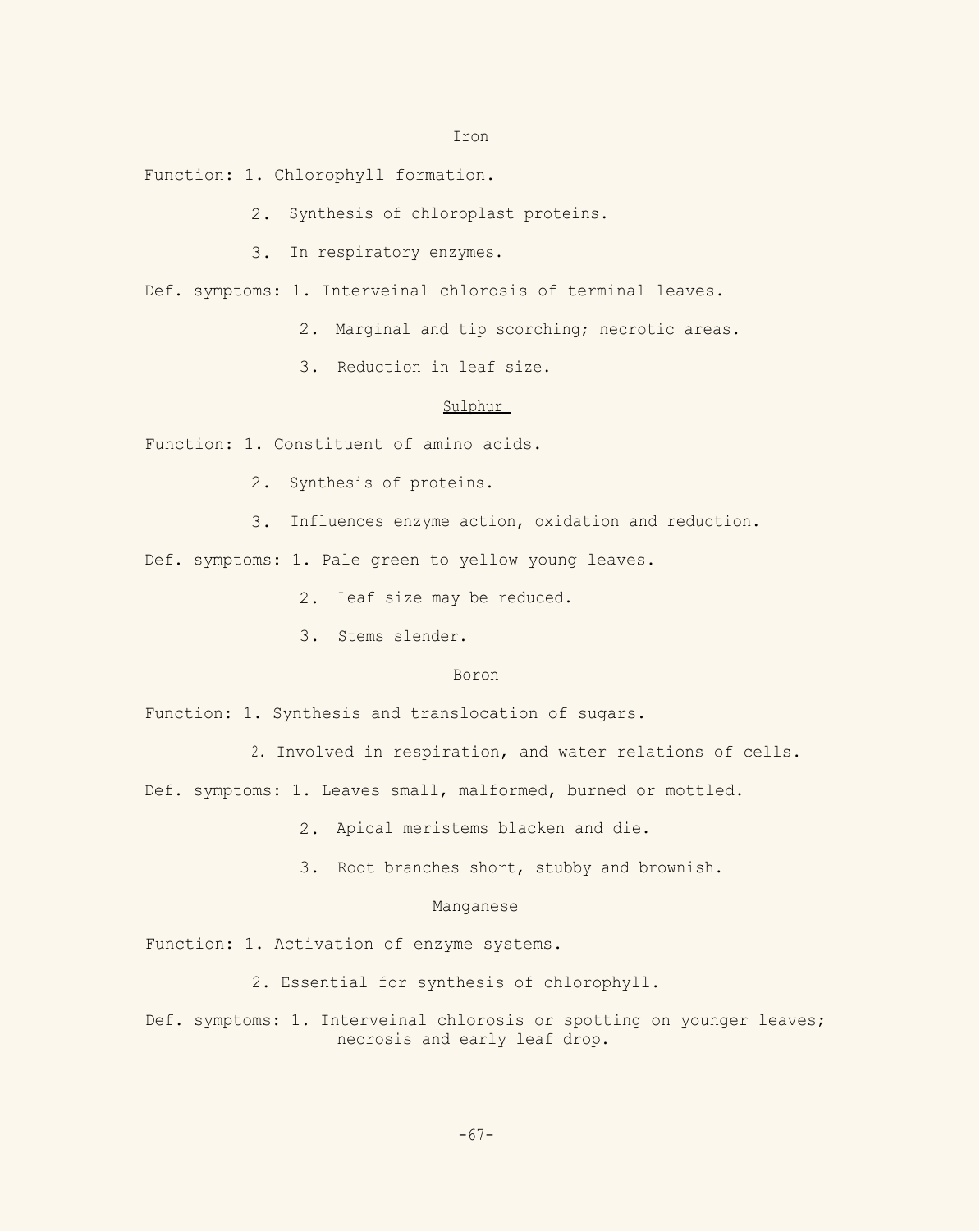- 2. Differential chlorosis between growing tip and older leaves.
- 3. Leaves may be rolled, cupped or wrinkled.

Zinc

Function: 1. Constituent of some enzymes.

Def. symptoms: 1. Interveinal or complete chlorosis.

2. Leaf malformation.

## Molybdenum

Function: 1. Involved in nitrogen fixation.

2. Essential constituent of nitrate reductose systems.

Def. symptoms: 1. Interveinal chlorosis in young leaves.

- 2. Marginal burning of old leaves.
- 3. Reduction in leaf size and number of leaflets.

## Copper

Function: 1. Constituent of some enzymes.

2. Associated with chloroplasts and proteins.

Def. symptoms: 1. Interveinal chlorosis.

- 2. Possible malformation of leaves.
- 3. Necrosis of leaf tissue.

MAINTENANCE OF NUTRIENT LEVELS

A nursery manager has four guides that can be used to regulate nutrient levels. The judicial use of each is essential in determining soil management practices for growing not only high quantity of stock but also high quality stock.

Morphological Measurements - Numerous morphological measurements of seedlings may be useful, e.g. height, color, diameter, leaf size, root size or system, top weight, root weight; and any number of ratios. Mr. Weber has already described the desirable seedling.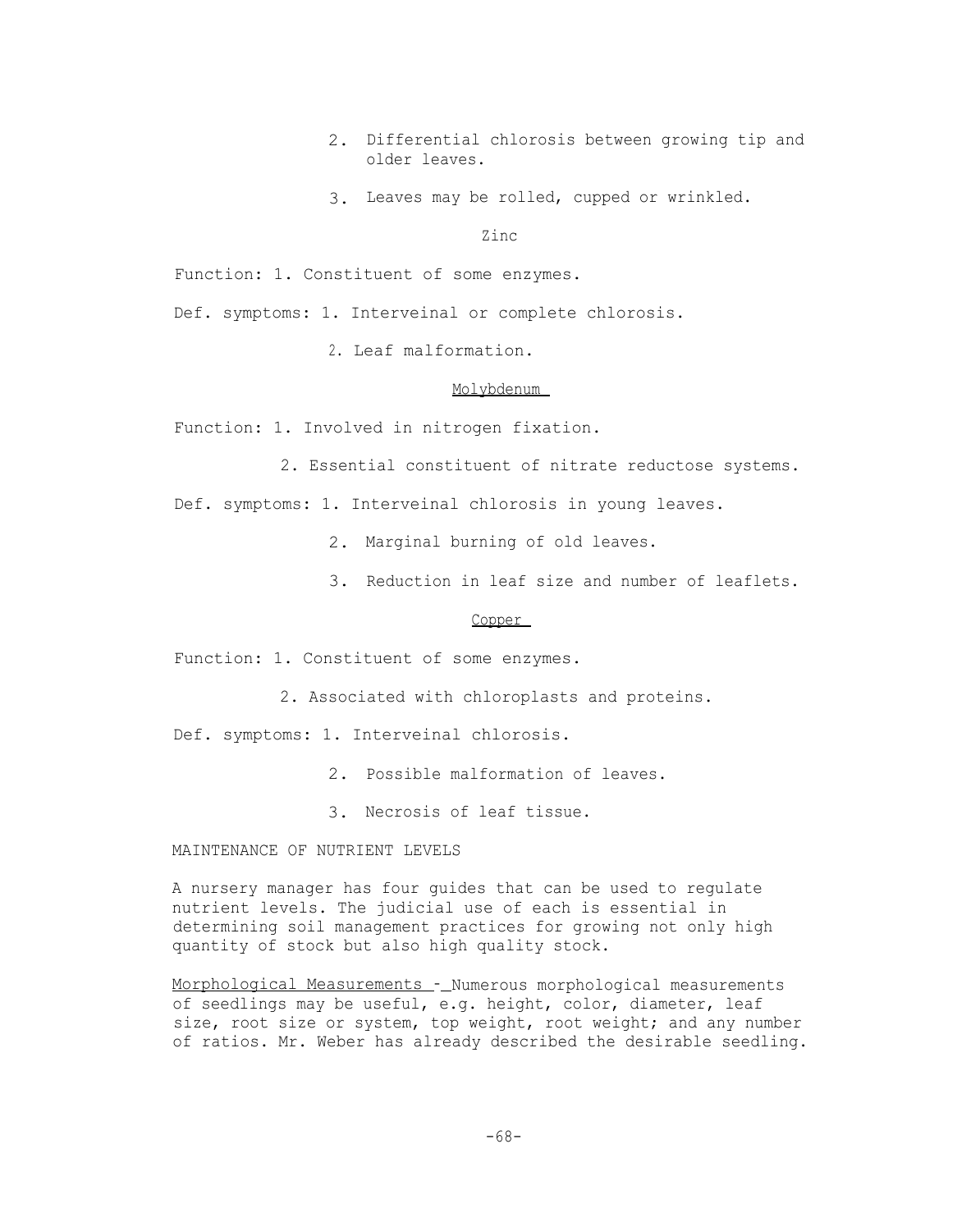Deficiency Symptoms - These have already been discussed.

Soil Analysis -\_Most nurseries are already involved in a testing program for pH, P, K, Ca, and O.M. The analyses should also include Mg, Fe, Mn, An, and B at least on three year intervals.

Tissue Analysis - Nutrient deficiencies often produce characteristic visual symptoms. Sometimes, however, symptoms for two or more elements are so similar that it is difficult to distinguish between them. In these cases, chemical analyses of the plant tissue can often identify the deficient element.

The Soil Testing and Plant Analyses Laboratory of the University of Georgia and similar labs in other states will make soil and plant tissue analysis for a small processing fee.

#### GENERAL RECOMMENDATIONS

- 1. Maintain a sanitary nursery.
- 2. Maintain a high level of organic mater; i.e. from 2 to 4 percent.
- 3. Maintain a pH within the range of 5.8 6.5.
- 4. Make annual analysis of soils.
- 5. Use micronutrient fertilizers such as Ferro's FTE or Chevron's Ortho nutrient D to supplement regular fertilizer treatments.
- 6. Use foliage analysis to pinpoint specific problems.

A list of selected references is provided. Each of these include some information that could be useful in developing soil management practices.

### SELECTED REFERENCES

- Bonner, F. T. and W. M. Broadfoot. 1964. Soil nutrients and pH in southern hardwood nurseries. Proceedings Region 8 Forest Nurserymen's Conferences. 125-127. S&PF , Forest Service, Atlanta.
- Cloud, Mason C. Jr. 1969. Nursery soil managment. Proceedings Southeastern Area Forest Nurserymen Conferences: 118-122. **S&PF,** Forest Service, Atlanta.
- Cloud, Mason C. 1966. The Production of cottonwood cuttings by the Texas Forest Service. Proceedings Southeastern Area Forest Nurserymen Conference: 208-210. SW, Forest Service, Atlanta.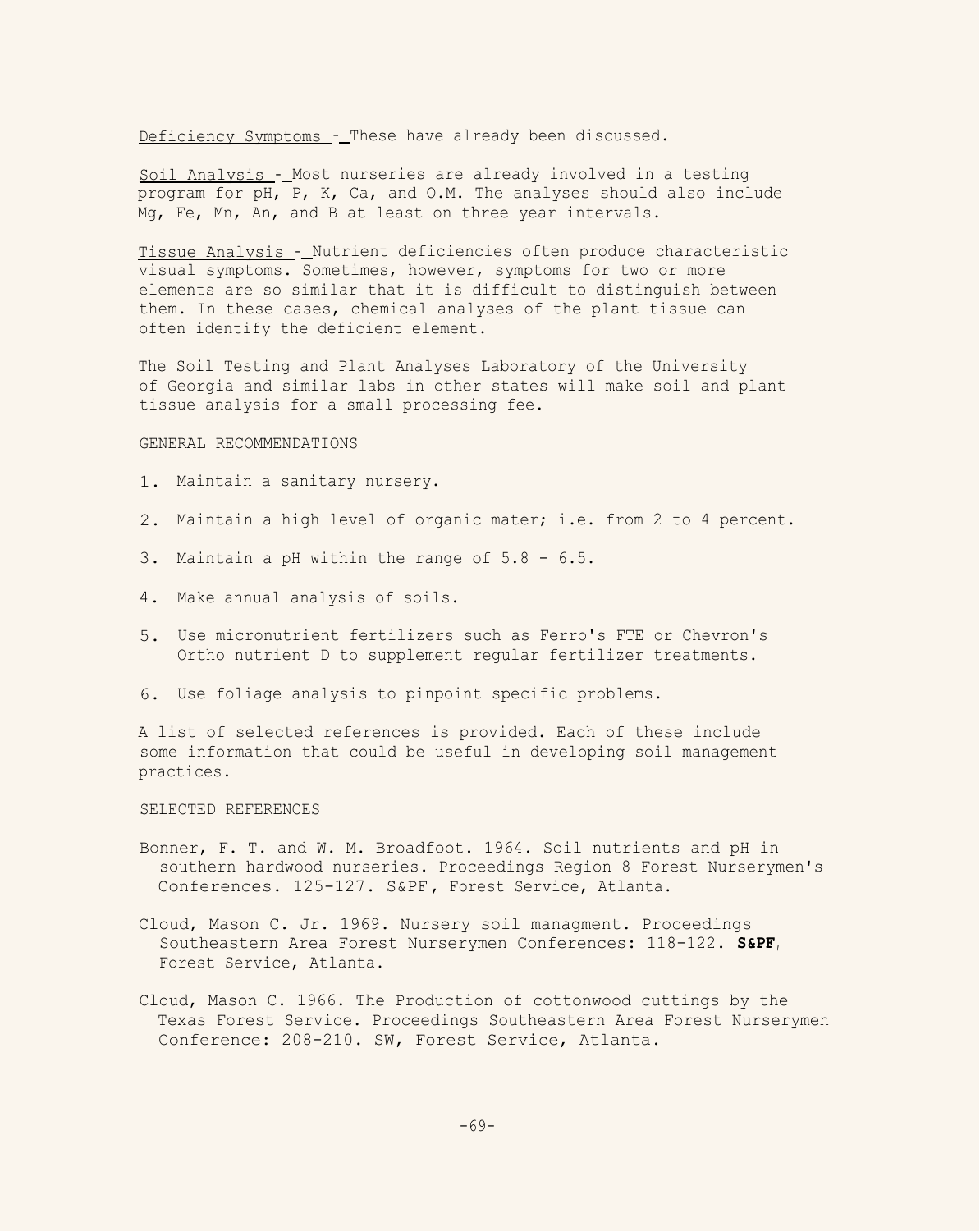- Engstrom, H.E. and *J.* H. Stoeckeler. 1941. Nursery practice for trees and shrubs suitable for planting on the prairie plants. U.S. Dept. Agr. Misc. Pub. 434. 159 pp.
- Hacskaylo, John, R. F. Finn and J. P. Vimmerstedt. 1969. Deficiency symptoms of some forest trees. Research Bull. 1015. Ohio Agri. Res. & Dev. Center. Wooster. 68 pp.
- Leaf, Albert L. 1968. K, Mg and S deficiencies in forest trees. In: Forest Fertilization: 88-122. T.V.A. Knoxville, Tenn.
- Lyle, E.S. Jr. 1972. Diagnosing mineral deficiency by foliar fertilization. Tree Planters' Notes. 23(1): 23-24. F.S., USDA. Washington.
- Martin, J. W. and M.C. Carter. 1967. Nitrogen improves growth of Populus Deltoides nursery stock. Tree Planters' Notes. 18(3): 24-26. F. S., USDA. Washington.
- May, Jack. 1964. The forest nursery and its soils. Proceedings Region & Forest Nurserymen's Conferences. 3-9. S&PF, F.S., Atlanta.
- Mitchell, H. L. 1936. Trends in the nitrogen, phosphorus, potassium and calcium content of the leaves of some forest trees during the growing season. The Black Rock Forest Papers 1(6): 30-44.
- Mitchell, H. L. and R. F. Chandler, Jr. 1939. The Nitrogen nutrition and growth of certain deciduous trees of Northeastern United States. The Black Rock Forest Bulletin No. 11. 94 pp.
- Mugford, Delbert G. 1966. Production of 1-0 Black walnut seedlings at the George O. White State Forest Nursery. Proceedings Southeastern Area Forest Nurserymen Conference: 171-172. S&PF, F. S., Atlanta.
- Nelson, L. E. and G. L. Switzer. 1969. Chlorosis of loblolly pine seedlings. Proceedings Southeastern Area Forest Nurserymen Conferences: 116-118. S&PF, F.S., Atlanta.
- Peevy, W. J. 1969. Adjusting soil composition for tree seedling production ad indicated by soil analyses. Proceedings Southeastern Area Forest Nurserymen Conferences: 109-115. S&PF, F. S., Atlanta.
- Stoeckeler, J. H. 1967. Mapping the condition of nursery stock and cover crops is valuable guide to differential fertilization and other soil amendment. Tree Planters' Notes 18(3): 1-2. F. S., USDA, Washington.